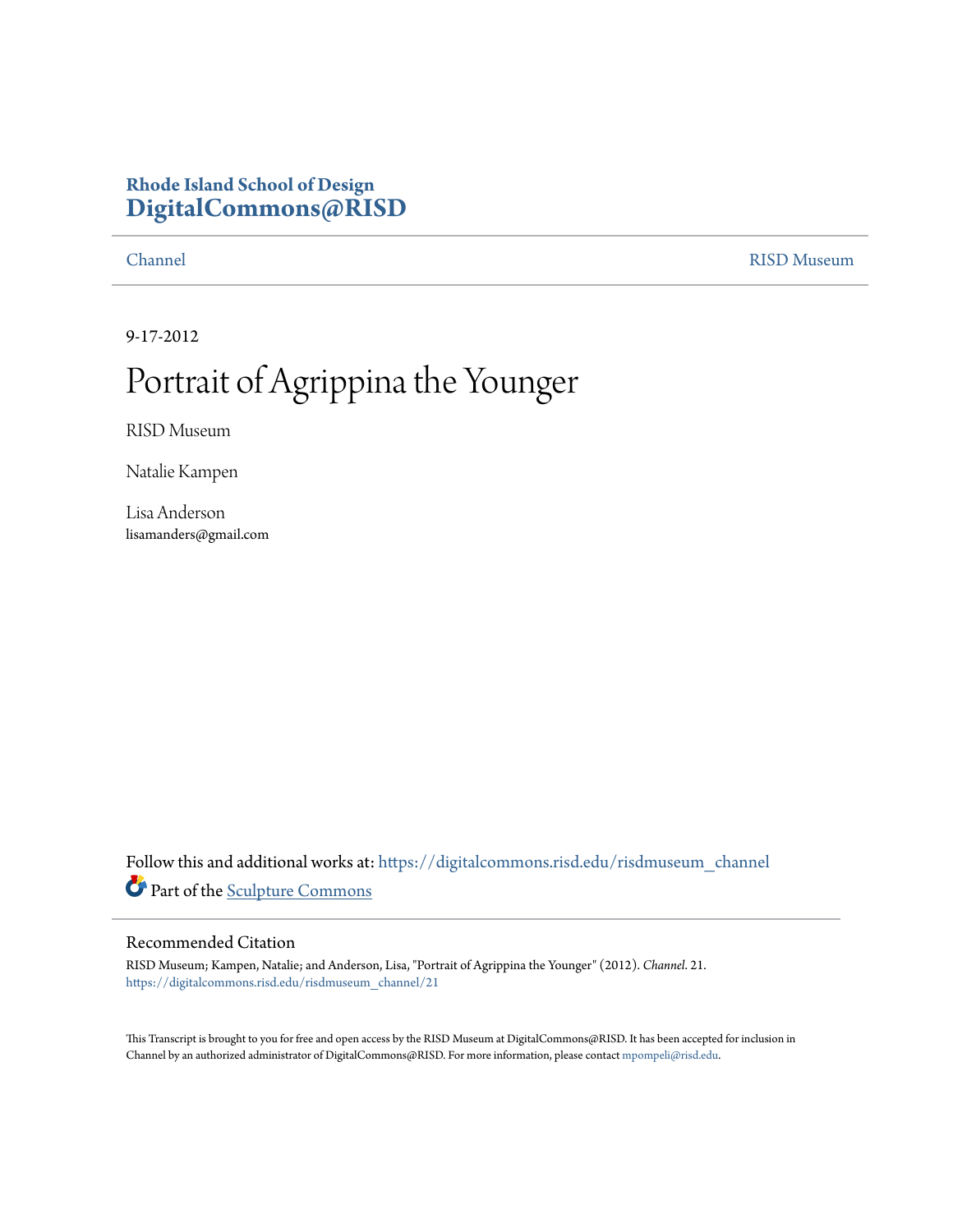My name is Natalie Kampen. I am a retired professor of art history.

I'm sitting in front of a portrait labeled *Portrait of Agrippina the Younger.*

The face I think is an astonishing tour de force of sculpture.

The hair style is pretty typical of women of the court at that time, and it combines very thick almost Marcel Waves with dense sort of undergrowth of little snail curls, which have been pierced by a drill so that the whole effect of the hair is incredibly colorful, even though it's white marble.

By comparison, the face is extraordinarily smooth. However, it's not really that smooth. What we get are some big, clear planes. We get surfaces that don't have marks in them, but what they have got is really great bone underneath.

All across the top of the cheek bone is bright light. Underneath because of the indentation, a kind of 'C' is created in shadow on each side of her face. But then notice her jaw line. That's a powerful jaw. That's a big, heavy bone, and we see it again because of the way that striking highlight hits it against the shadow, beginning as a thin line near her ear and broadening out until it comes to the pointy chin with its little cleft.

Almost all the statue bases we know from this period have inscriptions on them that say who was represented. Ordinary people didn't have to guess in Roman times if this was Agrippina the Younger. It would've said so. It might have even given her lineage and named her husband, and his titles. Sometimes the bases were two to four feet high, or even higher. The result of that high base is that the face would've been far above us. Then you'd really see the effect of the light and shadow. You really see the dense complexity of the hair. You really see how complicated that jaw is.

Our portrait is in some ways a thing of beauty and a joy just because it's such a dynamite piece of sculpture, but it's also inscrutable in some level. We don't know what the inscription would've said. We can't even be absolutely sure that it was Agrippina the Younger.